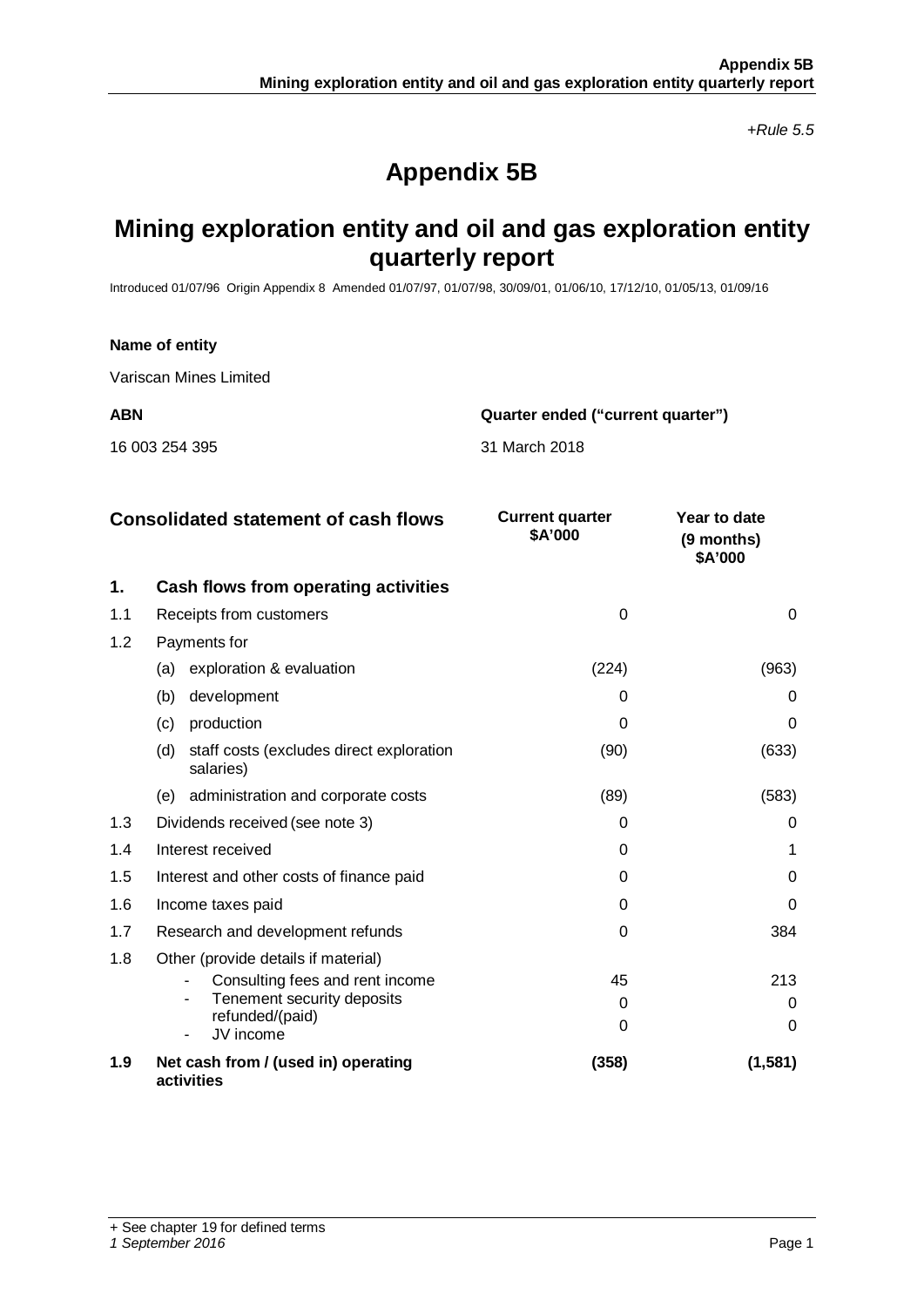|     | <b>Consolidated statement of cash flows</b>       | <b>Current quarter</b><br>\$A'000 | Year to date<br>(9 months)<br>\$A'000 |
|-----|---------------------------------------------------|-----------------------------------|---------------------------------------|
| 2.  | Cash flows from investing activities              |                                   |                                       |
| 2.1 | Payments to acquire:                              |                                   |                                       |
|     | property, plant and equipment<br>(a)              | $\Omega$                          | (1)                                   |
|     | tenements (see item 10)<br>(b)                    | 0                                 | O                                     |
|     | investments<br>(c)                                | 0                                 | 0                                     |
|     | (d)<br>other non-current assets                   | $\Omega$                          | 0                                     |
| 2.2 | Proceeds from the disposal of:                    |                                   |                                       |
|     | property, plant and equipment<br>(a)              | 0                                 | 0                                     |
|     | tenements (see item 10)<br>(b)                    | Ω                                 | 0                                     |
|     | (c)<br>investments                                | 200                               | 767                                   |
|     | (d)<br>other non-current assets                   | Ω                                 | 0                                     |
| 2.3 | Cash flows from loans to other entities           | 0                                 | 0                                     |
| 2.4 | Dividends received (see note 3)                   | 0                                 | $\Omega$                              |
| 2.5 | Other (provide details if material)               | $\Omega$                          | 0                                     |
| 2.6 | Net cash from / (used in) investing<br>activities | 200                               | 766                                   |

| 3.   | Cash flows from financing activities                                           |          |     |
|------|--------------------------------------------------------------------------------|----------|-----|
| 3.1  | Proceeds from issues of shares                                                 | ∩        |     |
| 3.2  | Proceeds from issue of convertible notes                                       | 0        |     |
| 3.3  | Proceeds from exercise of share options                                        | 0        |     |
| 3.4  | Transaction costs related to issues of<br>shares, convertible notes or options | ∩        |     |
| 3.5  | Proceeds from borrowings                                                       | ∩        | 340 |
| 3.6  | Repayment of borrowings                                                        | ∩        |     |
| 3.7  | Transaction costs related to loans and<br>borrowings                           | 0        | 0   |
| 3.8  | Dividends paid                                                                 | $\Omega$ | O   |
| 3.9  | Other (share capital applications)                                             | 0        |     |
| 3.10 | Net cash from / (used in) financing<br>activities                              | 0        | 340 |

|     | Net increase / (decrease) in cash and<br>cash equivalents for the period |       |         |
|-----|--------------------------------------------------------------------------|-------|---------|
| 4.1 | Cash and cash equivalents at beginning of<br>period                      | 811   | 1.121   |
| 4.2 | Net cash from / (used in) operating<br>activities (item 1.9 above)       | (358) | (1.581) |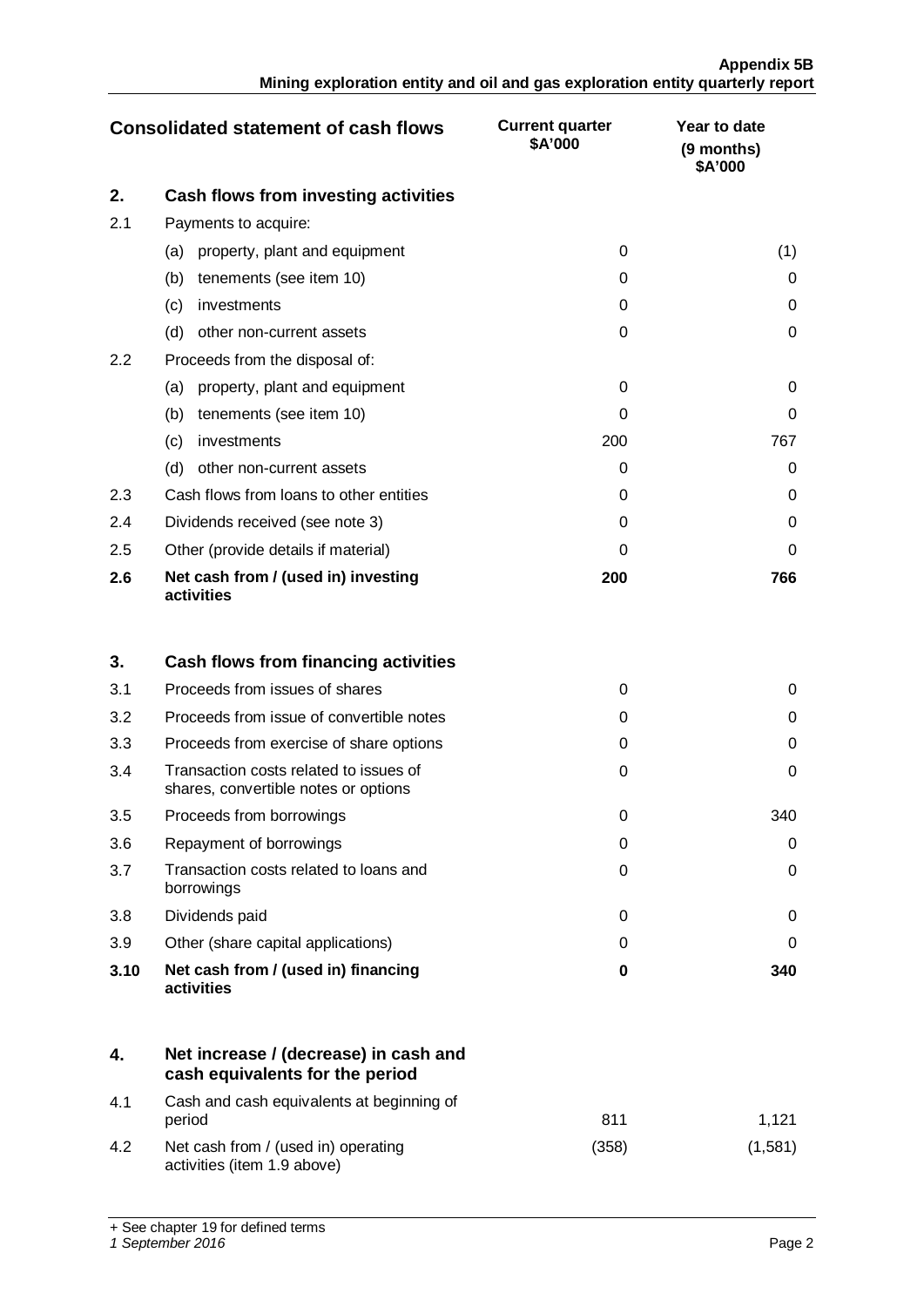## **Appendix 5B Mining exploration entity and oil and gas exploration entity quarterly report**

| <b>Consolidated statement of cash flows</b> |                                                                    | <b>Current quarter</b><br>\$A'000 | Year to date<br>(9 months)<br>\$A'000 |
|---------------------------------------------|--------------------------------------------------------------------|-----------------------------------|---------------------------------------|
| 4.3                                         | Net cash from / (used in) investing activities<br>(item 2.6 above) | 200                               | 766                                   |
| 4.4                                         | Net cash from / (used in) financing activities<br>item 3.10 above) |                                   | 34 I                                  |
| 4.5                                         | Effect of movement in exchange rates on<br>cash held               |                                   |                                       |
| 4.6                                         | Cash and cash equivalents at end of<br>period                      | 655                               |                                       |

| 5.  | Reconciliation of cash and cash<br>equivalents<br>at the end of the quarter (as shown in the<br>consolidated statement of cash flows) to the<br>related items in the accounts | <b>Current quarter</b><br>\$A'000 | <b>Previous quarter</b><br>\$A'000 |
|-----|-------------------------------------------------------------------------------------------------------------------------------------------------------------------------------|-----------------------------------|------------------------------------|
| 5.1 | <b>Bank balances</b>                                                                                                                                                          | 654                               | 810.                               |
| 5.2 | Call deposits and foreign currency<br>equivalents                                                                                                                             |                                   |                                    |
| 5.3 | <b>Bank overdrafts</b>                                                                                                                                                        |                                   |                                    |
| 5.4 | Other $-$ term deposits                                                                                                                                                       |                                   |                                    |
| 5.5 | Cash and cash equivalents at end of<br>quarter (should equal item 4.6 above)                                                                                                  | 655                               |                                    |

# **6.** Payments to directors of the entity and their associates Current quarter

- 6.1 Aggregate amount of payments to these parties included in item 1.2  $\vert$
- 6.2 Aggregate amount of cash flow from loans to these parties included in item 2.3
- 6.3 Include below any explanation necessary to understand the transactions included in items 6.1 and 6.2

Salaries, Directors fees and consultancy fees at normal commercial rates.

**\$A'000**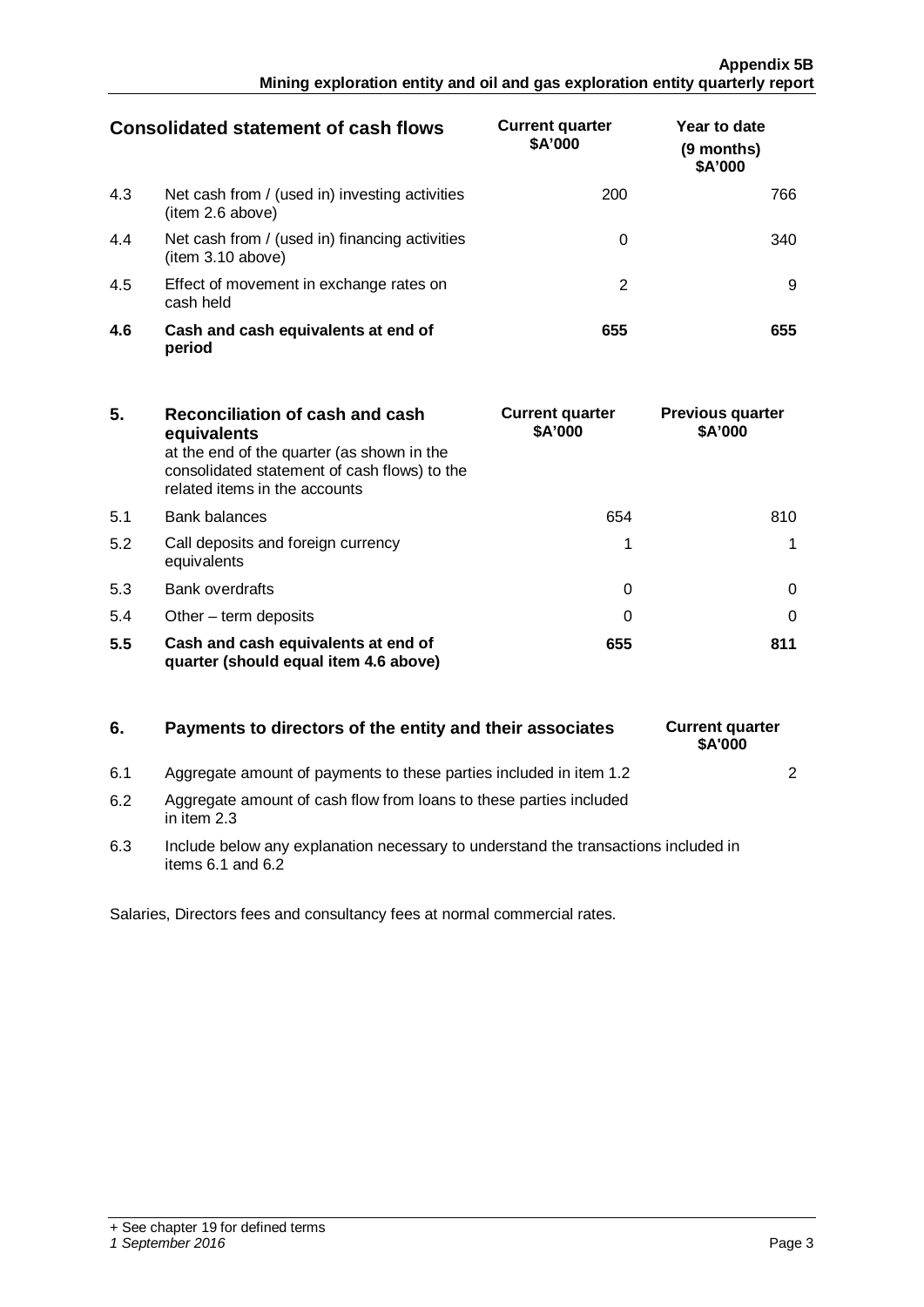# **7. Payments to related entities of the entity and their associates**

| <b>Current quarter</b><br><b>\$A'000</b> |   |
|------------------------------------------|---|
|                                          | 0 |
|                                          | 0 |
|                                          |   |

7.2 Aggregate amount of cash flow from loans to these parties included in item 2.3

7.1 Aggregate amount of payments to these parties included in item 1.2 0

7.3 Include below any explanation necessary to understand the transactions included in items  $7.1$  and  $7.2$ 

| 8. | <b>Financing facilities available</b> |
|----|---------------------------------------|
|    | Add notes as necessary for an         |
|    | understanding of the position         |

- 8.1 Loan facilities
- 8.2 Credit standby arrangements
- 8.3 Other (please specify)

| <b>Total facility amount</b><br>at quarter end<br>\$A'000 | Amount drawn at<br>quarter end<br>\$A'000 |
|-----------------------------------------------------------|-------------------------------------------|
|                                                           |                                           |
|                                                           |                                           |
|                                                           |                                           |

8.4 Include below a description of each facility above, including the lender, interest rate and whether it is secured or unsecured. If any additional facilities have been entered into or are proposed to be entered into after quarter end, include details of those facilities as well.

Variscan has entered into a loan agreement with its major shareholders (Dr Foo Fatt Kah and Mr Kwan Chee Seng) who are each Directors of the Company, for \$340,000. The loan is secured over a portion of the ordinary shares Variscan holds in Thomson Resources Ltd equal to the value of the loan amount. Interest is payable on maturity date (6mths from drawn down) at a rate of 18% p.a. if paid by maturity date and an amount of 30% p.a. for any amounts outstanding after maturity date. See ASX announcement on 18 December 2017 for further details.

| 9.  | <b>Estimated cash outflows for next quarter</b>    | \$A'000 |
|-----|----------------------------------------------------|---------|
| 9.1 | Exploration and evaluation                         |         |
| 9.2 | Development                                        |         |
| 9.3 | Production                                         |         |
| 9.4 | Staff costs (excludes direct exploration salaries) |         |
| 9.5 | Administration and corporate costs                 | 173     |
| 9.6 | Other (provide details if material)                |         |
| 9.7 | <b>Total estimated cash outflows</b>               |         |

Note: The Company has announced a fully underwritten entitlement issue to fund ongoing activities.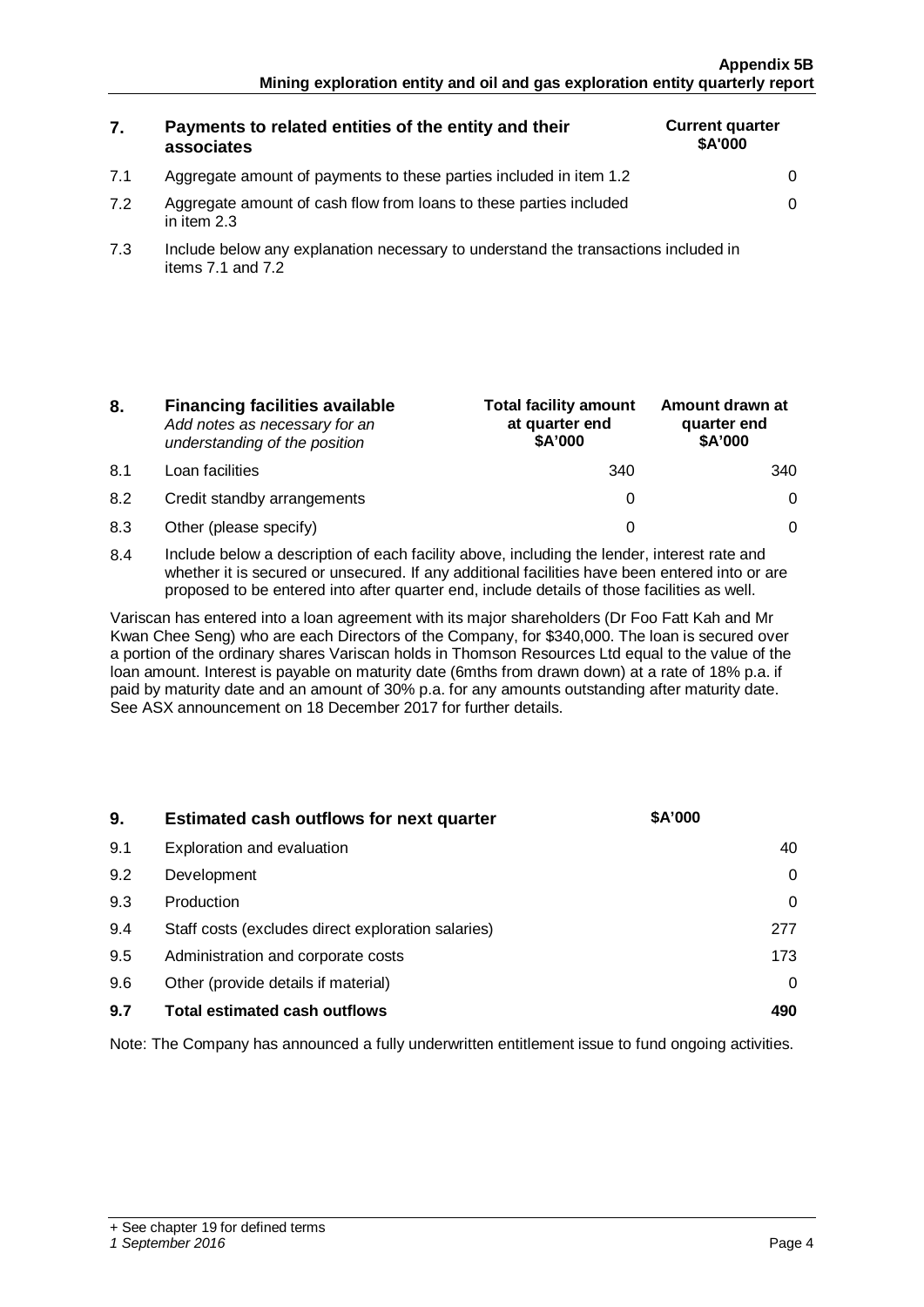| 10.  | <b>Changes in</b><br>tenements<br>(items $2.1(b)$ and<br>$2.2(b)$ above)                          | <b>Tenement</b><br>reference and<br><b>location</b> | Nature of interest                       | Interest at<br>beginning<br>of quarter | <b>Interest</b><br>at end of<br>quarter |
|------|---------------------------------------------------------------------------------------------------|-----------------------------------------------------|------------------------------------------|----------------------------------------|-----------------------------------------|
| 10.1 | Interests in mining<br>tenements and<br>petroleum tenements<br>lapsed, relinquished<br>or reduced | Mundi Plains<br>EL 6404<br>Junction Dam<br>EL 5682  | JV partner earning<br>JV partner earning | 14.4%<br>11.5%                         | 12.4%<br>9.9%                           |
| 10.2 | Interests in mining<br>tenements and<br>petroleum tenements<br>acquired or increased              | Achilles and<br>Chiron Els 7746<br>and 7931         | JV partner withdrawn                     | 25%                                    | 51%                                     |

# **Compliance statement**

- 1 This statement has been prepared in accordance with accounting standards and policies which comply with Listing Rule 19.11A.
- 2 This statement gives a true and fair view of the matters disclosed.

(Director/Company secretary)

Sign here: ............................................................ Date: 30 April 2018

Print name: Mark Pitts

## **Notes**

- 1. The quarterly report provides a basis for informing the market how the entity's activities have been financed for the past quarter and the effect on its cash position. An entity that wishes to disclose additional information is encouraged to do so, in a note or notes included in or attached to this report.
- 2. If this quarterly report has been prepared in accordance with Australian Accounting Standards, the definitions in, and provisions of, AASB 6: Exploration for and Evaluation of Mineral Resources and AASB 107: Statement of Cash Flows apply to this report. If this quarterly report has been prepared in accordance with other accounting standards agreed by ASX pursuant to Listing Rule 19.11A, the corresponding equivalent standards apply to this report.
- 3. Dividends received may be classified either as cash flows from operating activities or cash flows from investing activities, depending on the accounting policy of the entity.